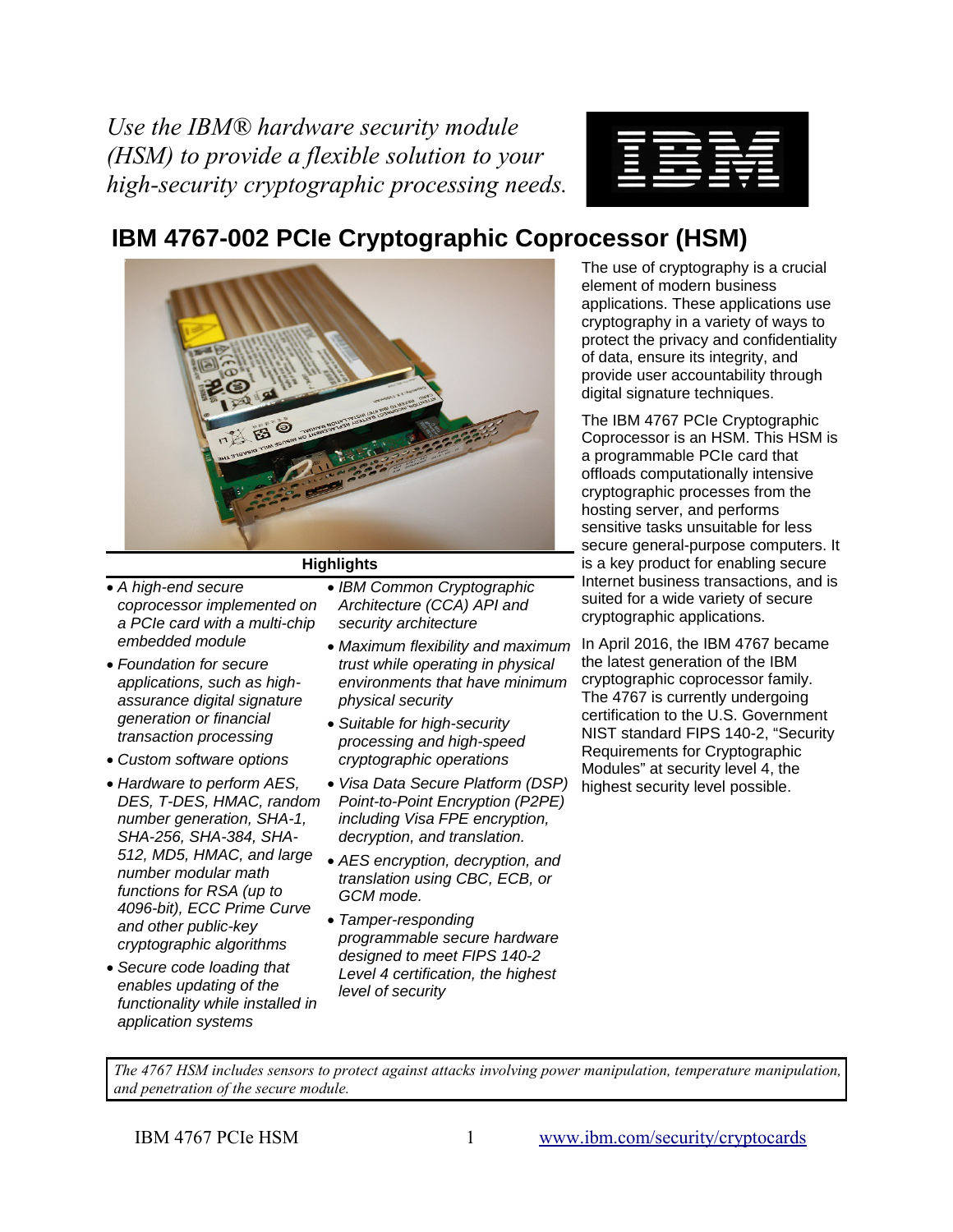IBM provides the Common Cryptographic Architecture (CCA) Support Program that you can load into the coprocessor (HSM) to perform cryptographic functions common in the finance industry and in Internet business applications. You can also add custom functions to the HSM using an available programming toolkit or through IBM consulting services.

## **Typical applications**

The IBM 4767 PCIe Cryptographic Coprocessor (HSM) is suited to applications requiring high-speed cryptographic functions for data encryption and digital signing, secure storage of signing keys, or custom cryptographic applications. These can include financial applications such as PIN generation and verification in automated teller and point-ofsale transaction servers, Internet business and Webserving applications, Public Key Infrastructure applications, smart card applications, and custom proprietary solutions. Applications can benefit from the strong security characteristics of the HSM and the opportunity to offload computationally intensive cryptographic processing.



# **What is a secure HSM?**

A secure HSM is a general-purpose computing environment that withstands both physical and logical attacks. The device must run the programs that it is supposed to run, with confidence that those programs have not been modified. You must be able to (remotely) distinguish between the real device and application, and a clever impersonator.

The HSM must remain secure even if adversaries carry out destructive analysis of one or more devices. Many servers operate in distributed environments where it is difficult or impossible to provide complete physical security for sensitive processing. In some applications, the motivated adversary is the end user. You need a device that you can trust even though you cannot control its environment.

Cryptography is an essential tool in secure processing. When your application must communicate with other distributed elements, or assert or ascertain the validity of data that it is processing, you will find cryptography an essential tool.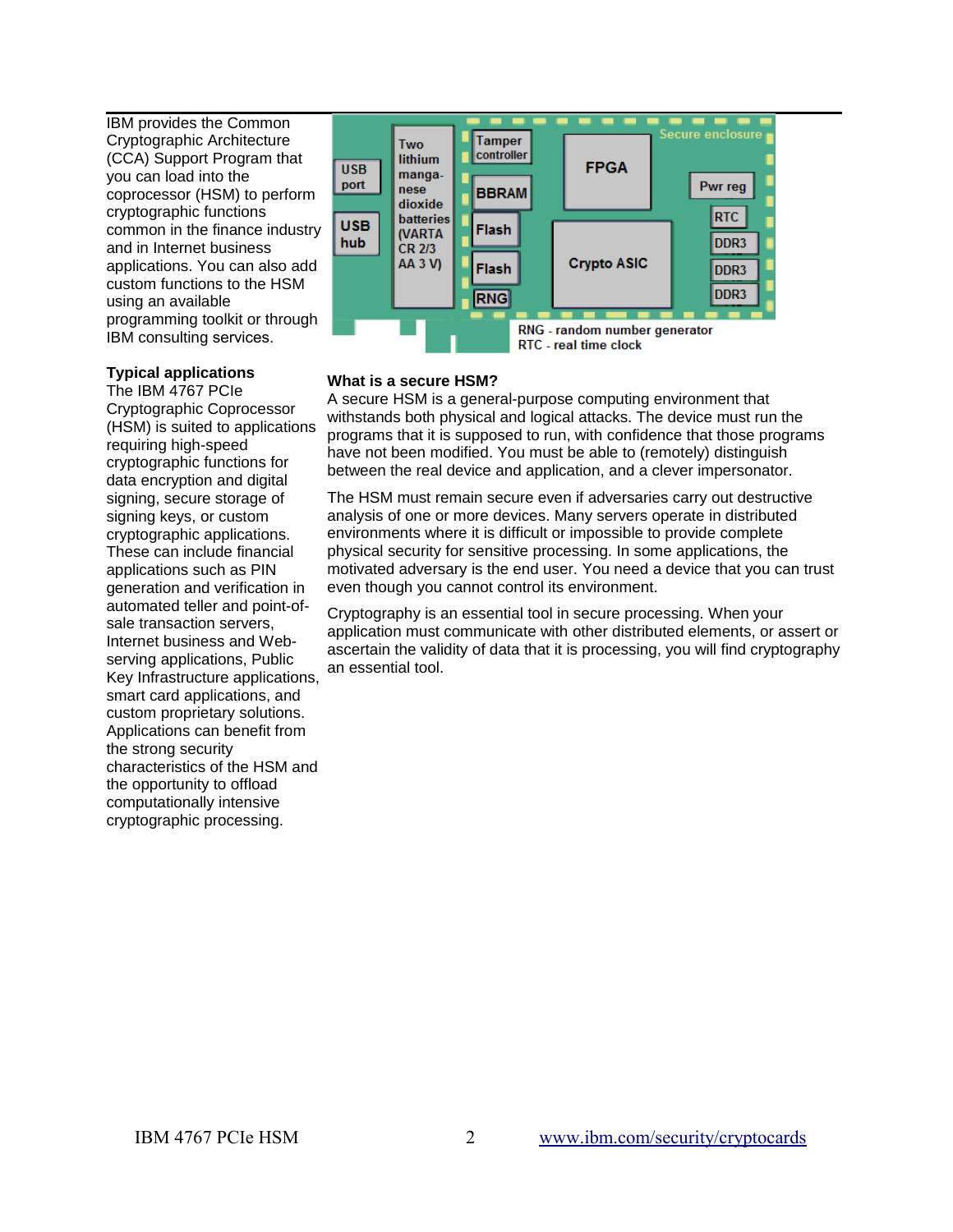#### **IBM 4767 hardware**

The IBM 4767 hardware provides significant performance and architectural extensions over its predecessor while enabling future growth. The secure module contains redundant IBM PowerPC 476 processors, custom symmetric key and hashing engines to perform AES, DES, T-DES, SHA-1, SHA-384, SHA-512, and SHA-2, MD5 and HMAC as well as public key cryptographic algorithm support for RSA and Elliptic Curve Cryptography. Other hardware support includes a secure real-time clock, hardware random number generator and a prime number generator. The secure module is protected by a tamper responding design that protects against a wide variety of attacks against the system.

*Reliability, Availability, and Serviceability (RAS)* Hardware has also been designed to support the highest level of RAS requirements that enables the secure module to self-check at all times. This is achieved by running a pair of PowerPC processors in lock step and comparing the result from each cycle by cycle. Also all interfaces, registers, memory, cryptographic engines, and buses are protected at all times using parity, ECC, or CRC. Power on self-tests that are securely stored inside the secure module verify the hardware and firmware loaded on the module is secure and reliable at every power on.

*Embedded certificate* During the final manufacturing step, the coprocessor generates a unique

public/private key pair which is stored in the device. The tamper detection circuitry is activated at this time and remains active throughout the useful life of the coprocessor, protecting this private key as well as other keys and sensitive data. The public key of the coprocessor is certified at the factory by an IBM private key and the certificate is retained in the coprocessor. Subsequently, the private key of the coprocessor is used to sign the coprocessor status responses which, in conjunction with a series of public key certificates, demonstrate that the coprocessor remains intact and is genuine.

*Tamper responding design* The 4767 HSM has been designed to meet the FIPS 140-2 Level 4 requirements by protecting against attacks that include probe penetration or other intrusion into the secure module, side-channel attacks, power

> Tamper responding membrane **Shield** Secured circuitry Hardware and sensors security

manipulation, and temperature manipulation. From the time of manufacture, the hardware is selfprotecting by using tamper sensors to detect probing or drilling attempts. If the tamper sensors are triggered, the 4767 HSM destroys critical keys and certificates, and is rendered permanently inoperable. Note therefore that the 4767 HSM must be maintained at all times within the temperature, humidity, and barometric pressure ranges specified. Refer to the environmental requirements section of the technical references table on the last page.

A pair of batteries mounted on the coprocessor board provides backup power when the 4767 HSM is not in a powered-on machine. These batteries must only be removed according to the documented battery replacement procedure to avoid zeroizing the coprocessor and rendering it permanently inoperable. A battery replacement kit can be obtained from IBM (Part Number 45D5803).

## **IBM 4767 software**

- IBM-supplied IBM Common Cryptographic Architecture (CCA) as a no-charge support program feature:
- Or choose customization options: *—* IBM custom development to your specification
	- *—* Toolkit under custom contracts and export control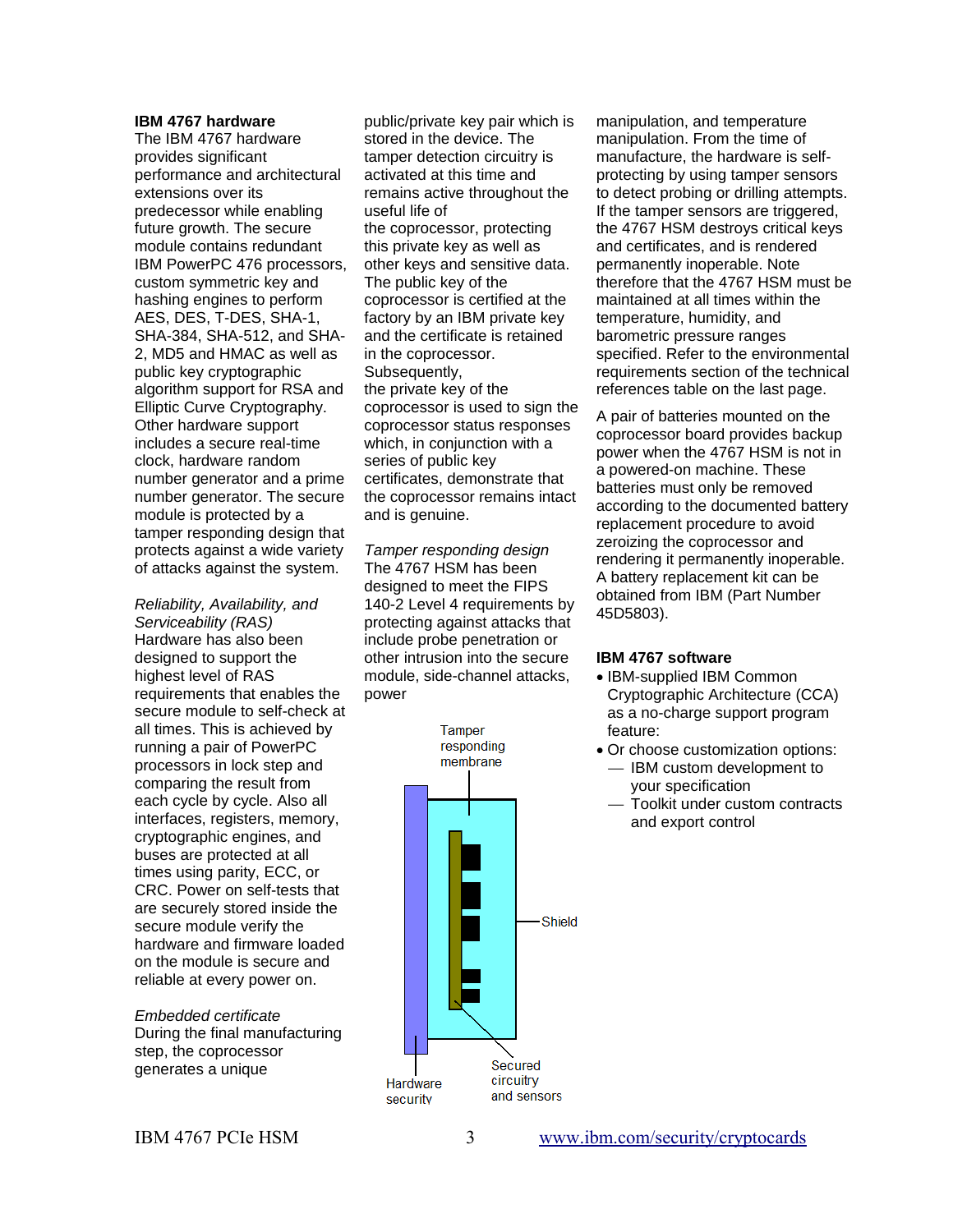#### **CCA Support Program highlights**

- CCA includes these capabilities**:**
- AES, DES, and T-DES based data confidentiality and message integrity – AES, DES and T-DES CBC encryption and decryption, DES and T-DES MACs, CMAC, and HMAC
- Digital signature generation and verification using RSA or ECC with formatting according to PKCS#1, ISO 9796-1, and ANSI X9.31. RSA keys up to 4096 bits. ECC keys using NIST prime curves up to 521 bits and Brainpool curves up to 512 bits.
- Hashing using SHA-1, SHA-224, SHA-256, SHA-384, SHA-512, MD5, and RIPEMD-160.
- PIN processing—several generation and verification processes, many PIN block formats, PIN translation to change keys or formats
- Support for German Banking Industry Committee, Die Deutsch Kreditwirtschaft (DK), financial services
- Variable-length symmetric key-token that meets key bundling requirements, enforces key usage, and tracks a key's lifecycle events and pedigree.
- Key distribution based on AES, DES, and RSA. Key agreement using Elliptic Curve Diffie-Hellman (ECDH).
- Secure generation of symmetric and asymmetric keys, including AES, DES, and T-DES, RSA (up to 4096 bits), and ECC (Prime curves up to 521 bits and Brainpool curves up to 512 bits).
- Support for smart card applications using the EMV® specifications



- Initialization and backup options
- User Defined Extension (UDX) facility can be used to add custom functions to the standard CCA command set. Custom functions execute inside the secure module of the IBM 4767, with the same security as the other CCA functions.
- Generation of high-quality random numbers
- Refined key typing, to block attacks through misuse of the keymanagement system

**4767 technology in IBM servers** The following IBM server families support 4767 technology, either directly or as orderable features.

 *x86—IBM 4767 can be ordered and installed. CCA support program for each supported operating system can be downloaded from the product website*

 *IBM System z—selected models offer an optional Crypto Express5S (CEX5S) feature. Support is provided by ICSF cryptographic services in z/OS. Support for the Crypto Express5S feature is provided for Linux on IBM System z by the CCA for Linux on System z rpm, available from ibm.com/security/cryptocards/ pciecc2/ordersoftware.shtml*

## **Custom software support**

The 4767 HSM contains firmware to manage its specialized hardware and to control loading of additional software based on coprocessor-validated digital signatures. Software support includes the embedded Linux operating system and special device drivers, which provide the platform for application support. Custom applications can be written to run within the HSM, using the internal APIs to perform cryptographic functions. Developing additional functions through User Defined Extensions (UDXs) using CCA as a starting point can be more economical and less time-consuming than creating an entirely new application.

Special key management functions and PIN processing routines are typical extensions.

When an application is substantially different from CCA, or is proprietary, a complete custom application can be built on the embedded Linux environment. Very different approaches to cryptographic processing or even non-cryptographic applications that require a secure processing environment can be developed for the HSM.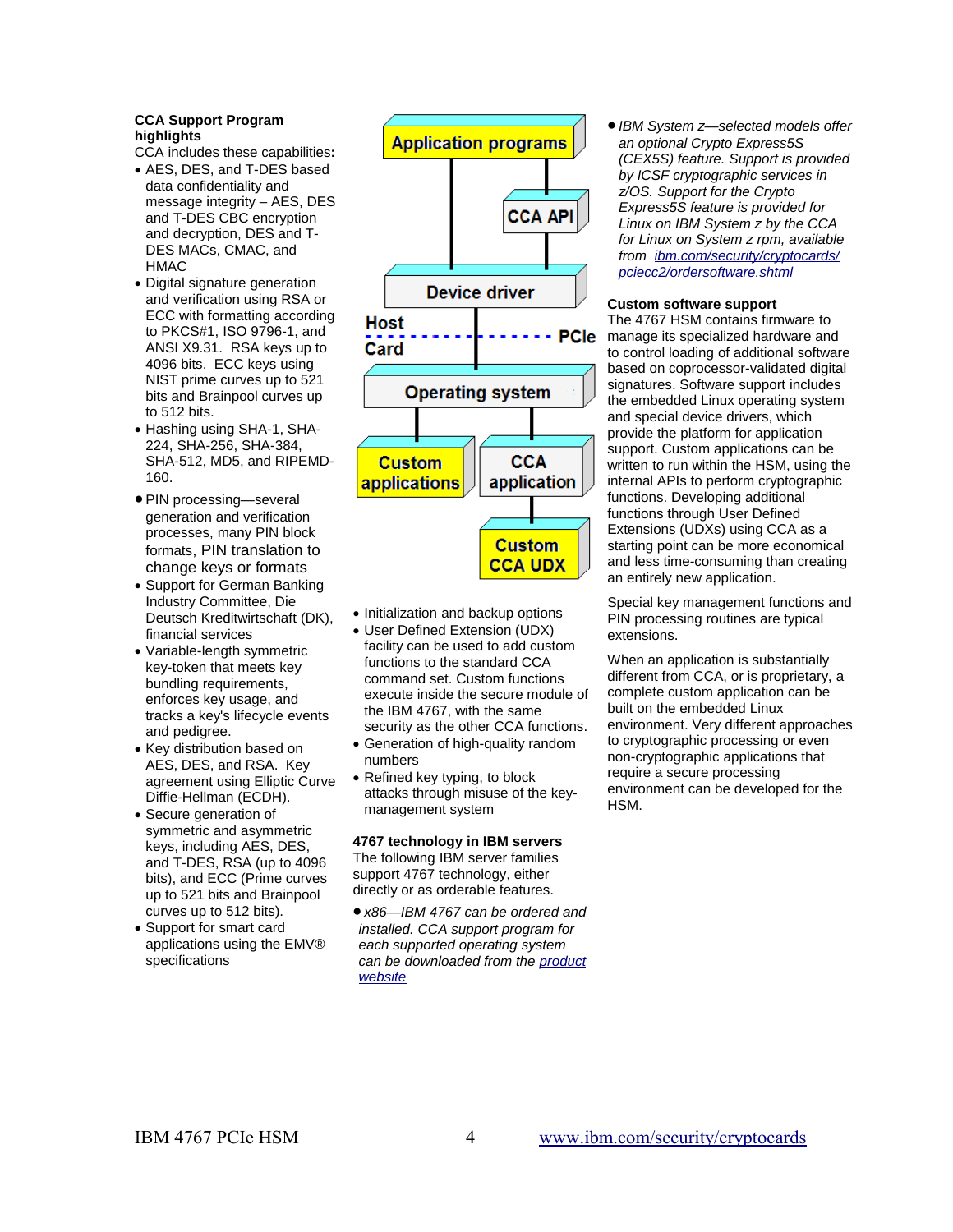## **Programming custom** Alternatively, IBM offers a **Education applications**

The 4767 HSM represents a specialized programming environment with its own tools, debug aids, and code release procedures. Rather than learn to create applications for this specialized environment, customers can obtain custom programming services through an experienced IBM Global Services department or selected contractors. IBM is pleased to jointly develop specifications and quote on custom solutions.

toolkit that you can use to create and debug custom applications yourself. Toolkit documentation can be obtained from the product website. Because this is a specialized programming environment and there are special considerations related to the export and import of cryptographic implementations, the toolkit is available only under special contracts. Generally, in addition to the actual toolkit, customers will need to purchase consulting time for education and ongoing support. Any export or import considerations will be part of the toolkit custom contract.

## **Education**

Courses are held periodically to provide education about the IBM 4767 and CCA. The courses can also be taught at your location, worldwide. These courses cover programming for the CCA API and the IBM 4767 installation and configuration.

In addition, custom courses can be arranged to cover other topics including programming and debugging applications that operate within the IBM 4767.